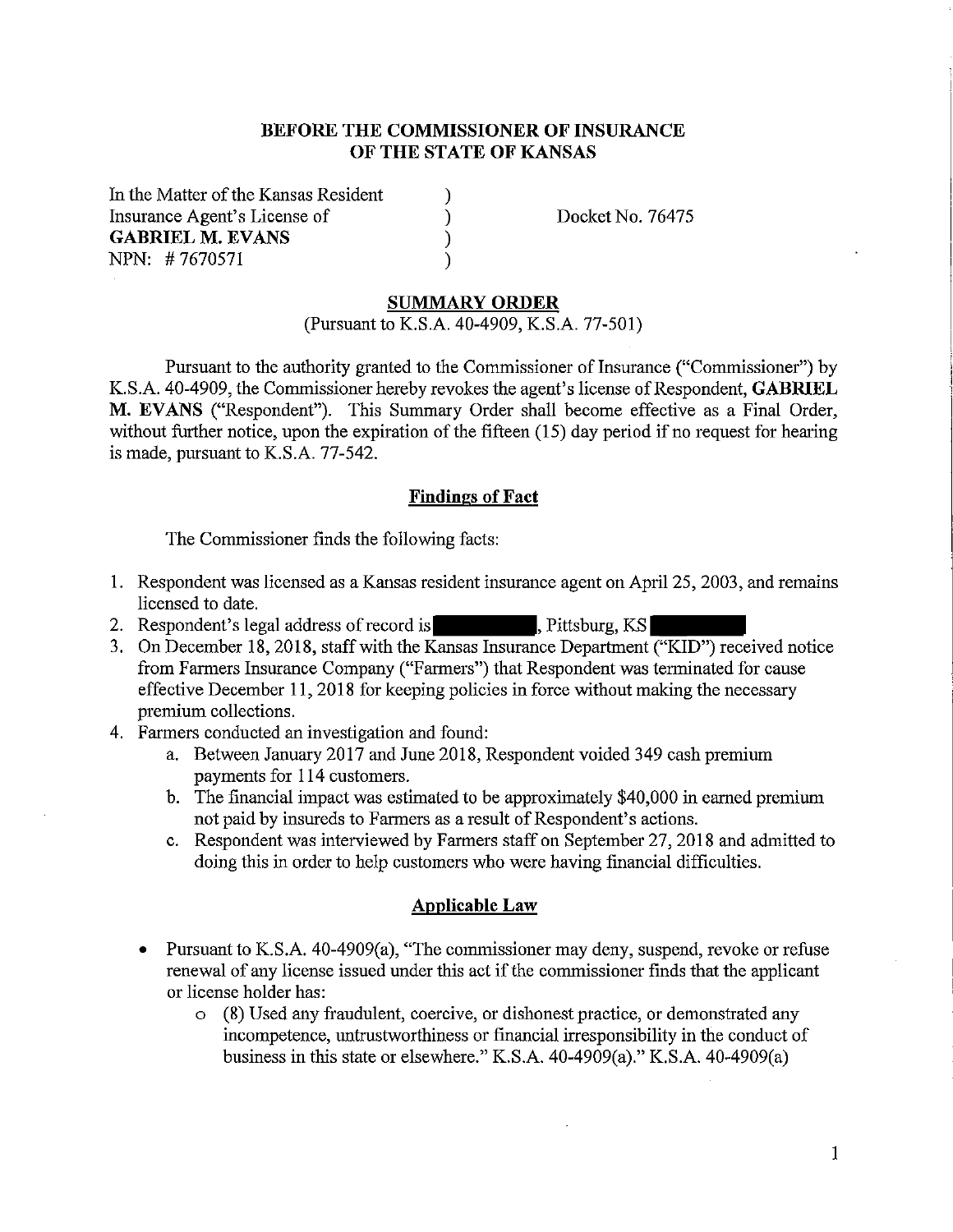## **Policy Reasons**

I. It is in the public interest that the license of an agent who used any fraudulent, coercive, or dishonest practice, or demonstrated any incompetence, untrustworthiness or financial inesponsibility in the conduct of business in this state or elsewhere be revoked.

## **Conclusions of Law**

- I. The Commissioner has jurisdiction over **GABRIEL M. EV ANS** as well as the subject matter of this proceeding, and such proceeding is held in the public interest.
- 2. The Commissioner finds that Respondent's Kansas license may be revoked because **GABRIEL M. EV ANS** used a fraudulent, coercive, or dishonest practice, or demonstrated any incompetence, untrustworthiness or financial irresponsibility in the conduct of business in this state.
- 3. The Commissioner finds, pursuant to K.S.A. 40-4909(b ), that the interests of the public are not properly served under Respondent's license.
- 4. Accordingly, the Commissioner concludes that sufficient grounds exist for the revocation of the insurance agent's license of **GABRIEL M. EVANS,** pursuant to K.S.A. 40-4909(a) and (b).

# **IT IS THEREFORE ORDERED BY THE COMMISSIONER OF INSURANCE THAT:**

- I. The Kansas resident Insurance Agent's License of **GABRIEL M. EVANS** is hereby **REVOKED** the effective date of this Order.
- 2. **IT IS FURTHER ORDERED** that **GABRIEL M. EVANS** shall **CEASE** and **DESIST** from the sale, solicitation or negotiation of insurance and/or receiving compensation deriving from the sale, solicitation or negotiation of insurance conducted after the effective date of this Order.

IT IS SO ORDERED THIS  $\frac{8}{\sqrt{2}}$  DAY OF  $\frac{1}{\sqrt{2}}$  and  $\frac{1}{\sqrt{2}}$  , 2019, IN THE CITY OF TOPEKA, COUNTY OF SHAWNEE, STATE OF KANSAS.



Ken Selzer, CPA Commissioner of Insurance

BY:  $\psi$ lear Diane Minear

General Counsel